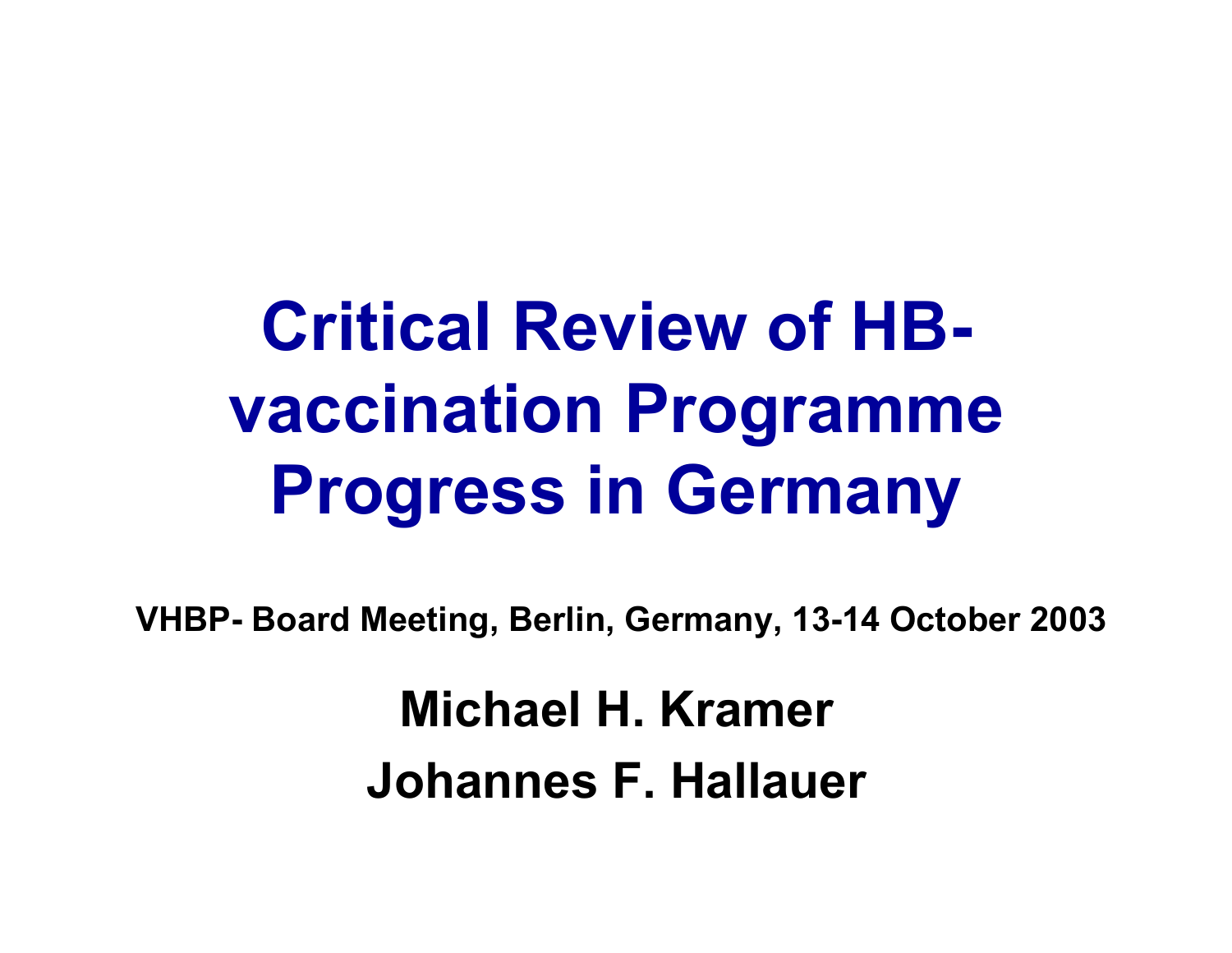#### **Surveillance**

- **New comprehensive communicable disease law (***Infektionsschutzgesetz***)**
- • **Case-based system**
	- –**illness (acute hepatitis)**
	- –**pathogens**
	- **risk factors**
- **Case definitions**
- **Electronic reporting**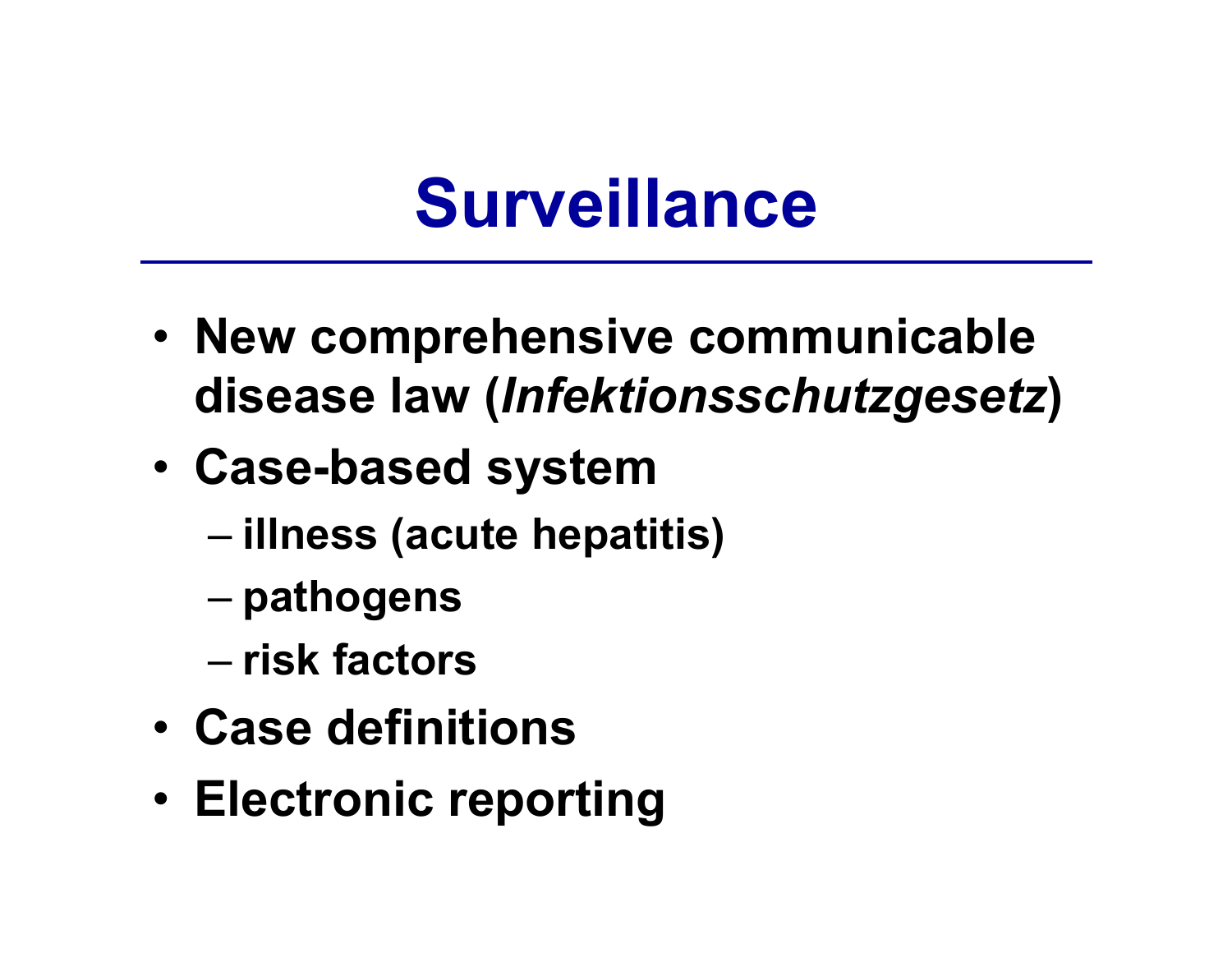### **Surveillance (II)**

- **Data available at all levels**
	- **local interventions**
	- **national trends**
	- –**assessement of programs**
- **Feed-back**
	- –**weekly**
	- – **yearly summaries**
		- **access to data base**
	- **several media**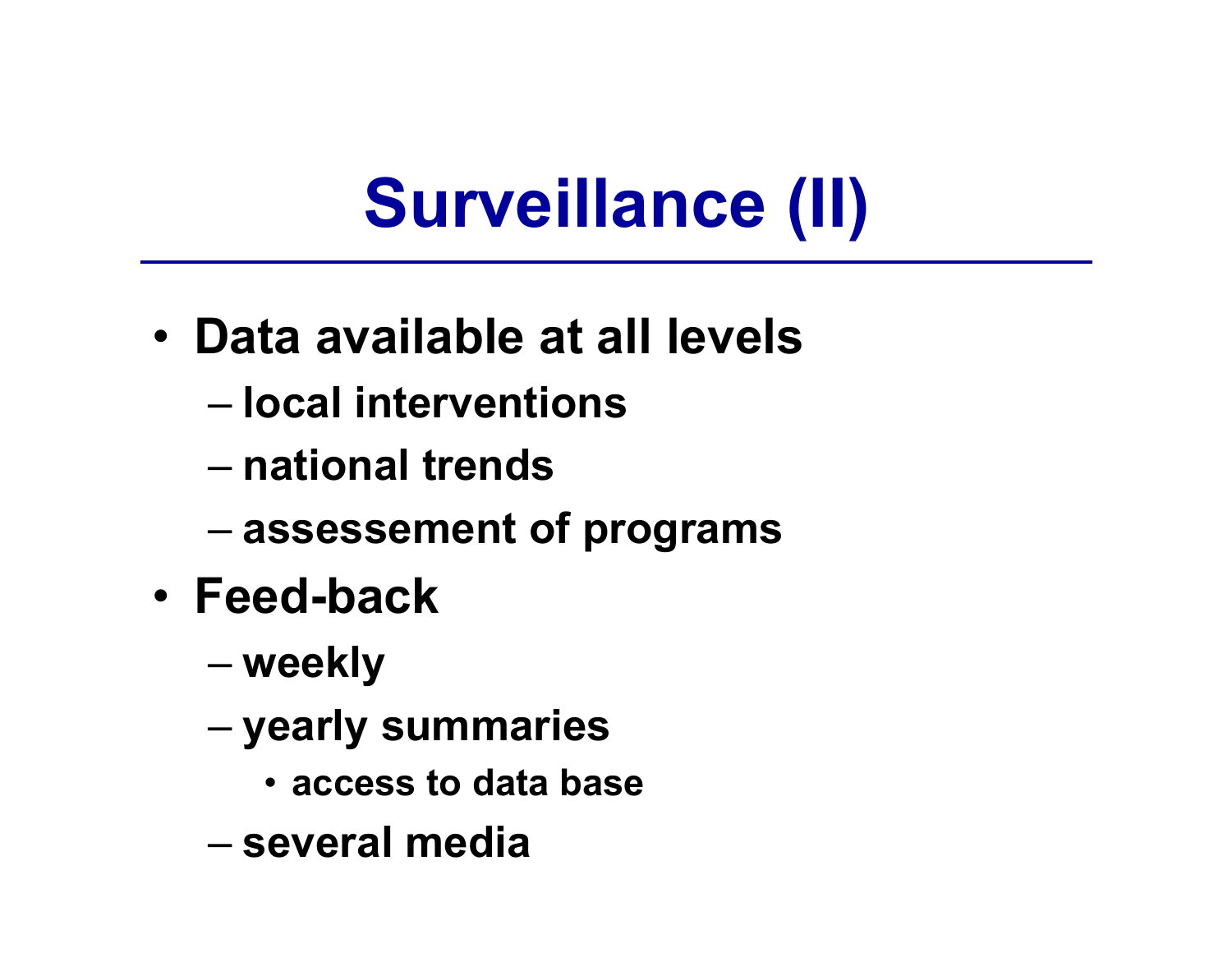### **Surveillance (III)**

- **Under-reporting**
	- **MDs**
	- –**laboratory diagnosis**
- **Limited data set**
- •**ICD-10 coding**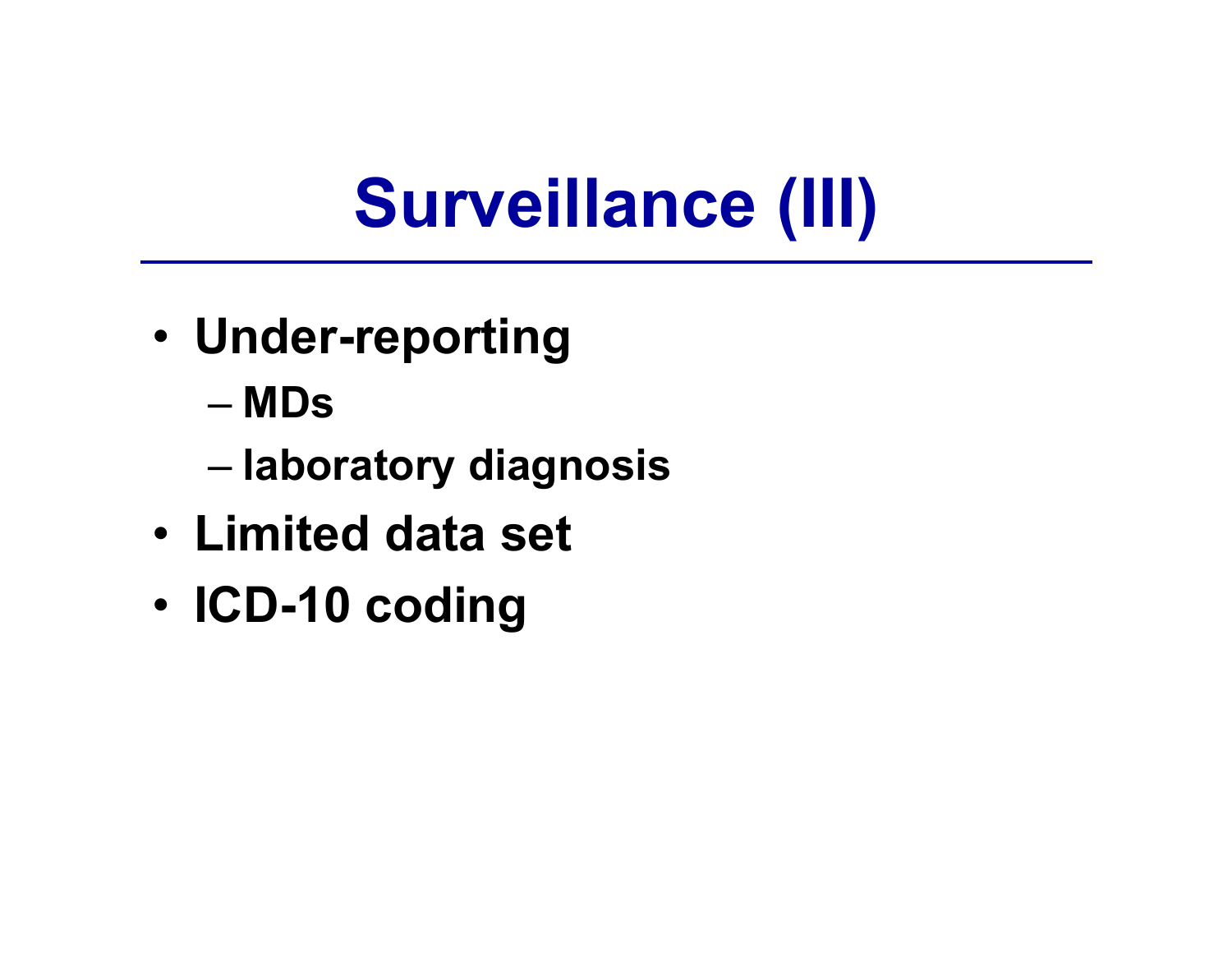#### **Vaccination Recommendations**

- **STIKO tasks defined in new law**
- **Recommendations** 
	- **infants and adolescents - universal**
	- – **adults - risk groups**
		- **professionals**
		- **underlying illnesses**
		- **other risk groups**
- **Hexa-valent vaccine available**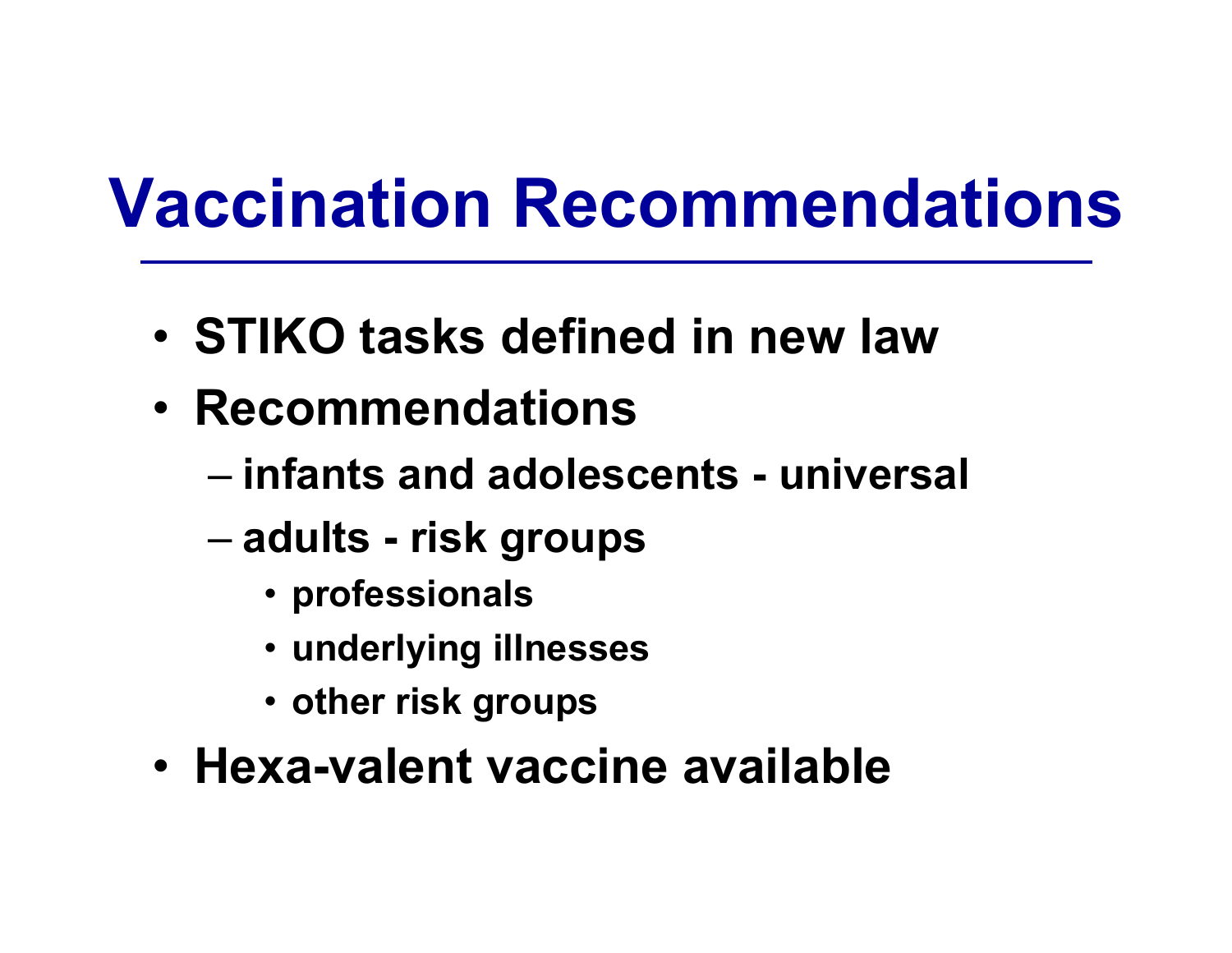#### **Vaccination Recommendations (II)**

- **STIKO recommendations** 
	- –**have to be taken up up by states**
	- – **agreed to be compensated by health insurers**
	- –**implemented by MDs**
- ⇒ **time needed for implementation**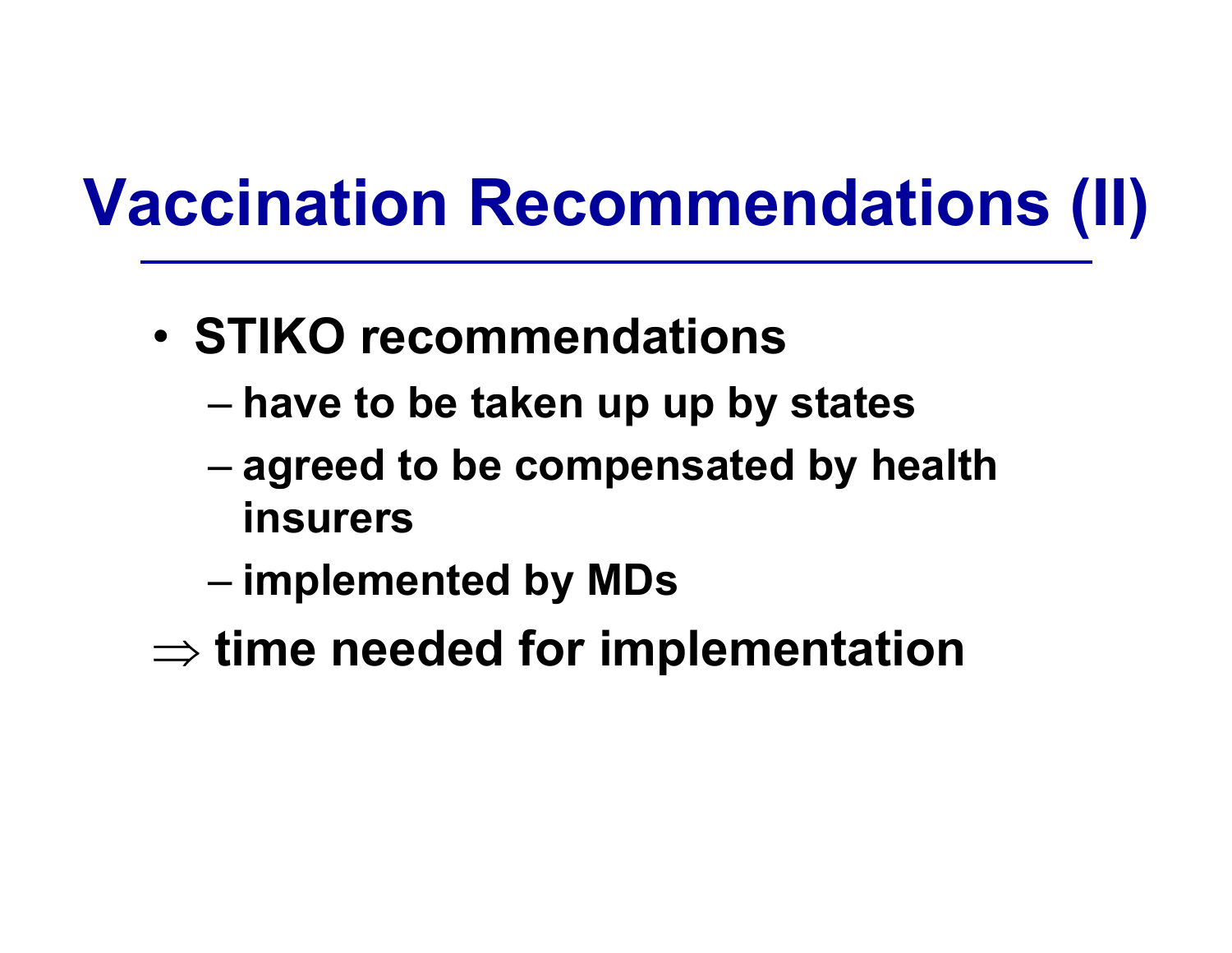### **Delivery System**

- **Pediatricians in private practice**
- **GPs**
- •**Gynaecologists**
- **Hospitals**
- **Public health services**
- •**Free of charge (social health insurance)**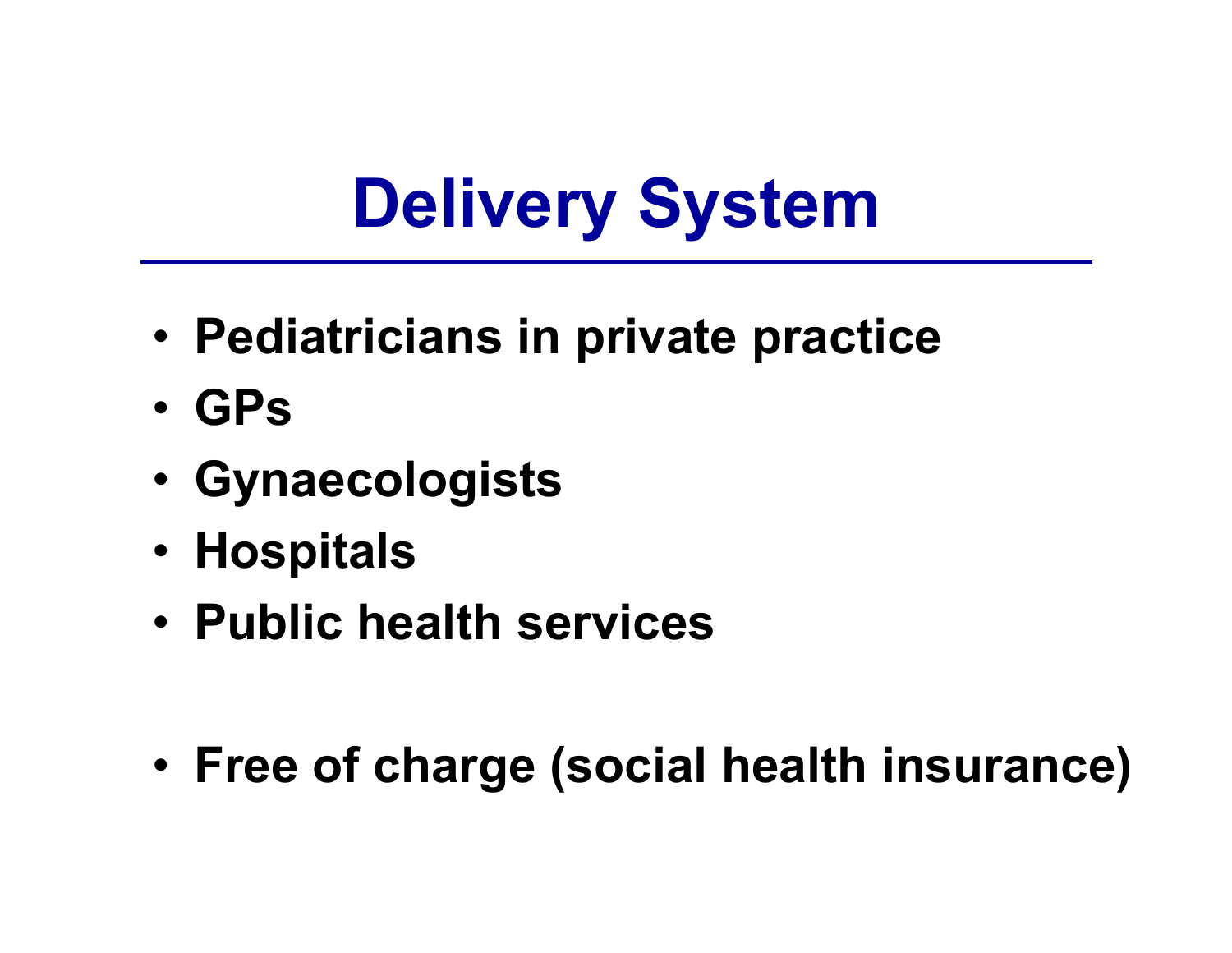# **Delivery System (II)**

- **Vaccination by treating physicians**
	- –**less 'missed opportunities'**
	- –**but many players**
	- –**stronger role of public health services?**
- **No school public health system**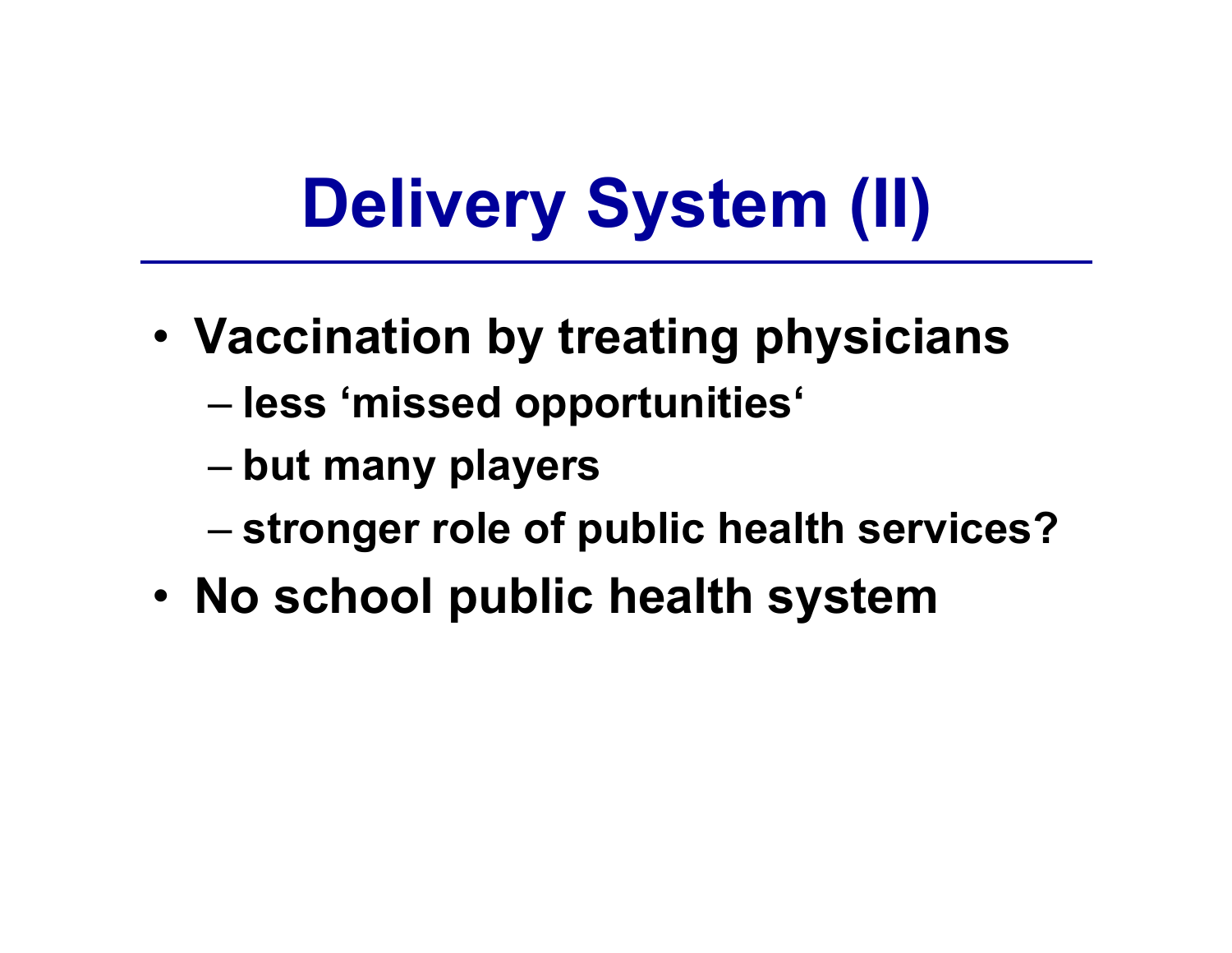## **Monitoring System**

- **Vaccine coverage at school entry is rising quickly**
- •**Sero-surveys**
- **Morbidity and mortality data**
- **Hospital discharge data**
- •**Evaluation of outbreak investigations**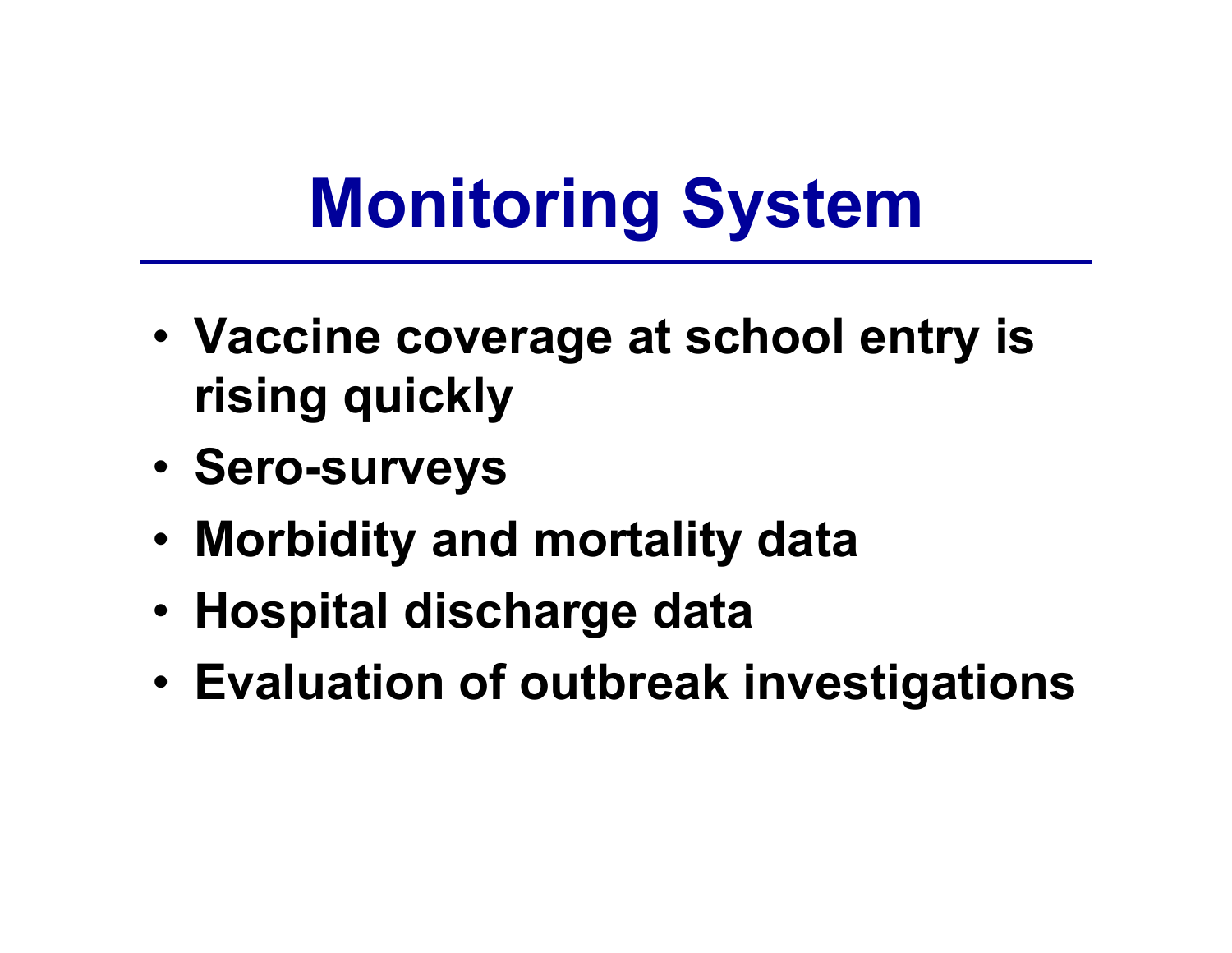# **Monitoring System (II)**

- **Vaccine coverage assessed at age**  <sup>≈</sup>**6 years - not at target age**
- **No vaccination registry**
- • **Limitations of supplemental data (recording and coding)**
- **Vaccination coverage in adolescents and adult in risk groups relatively low**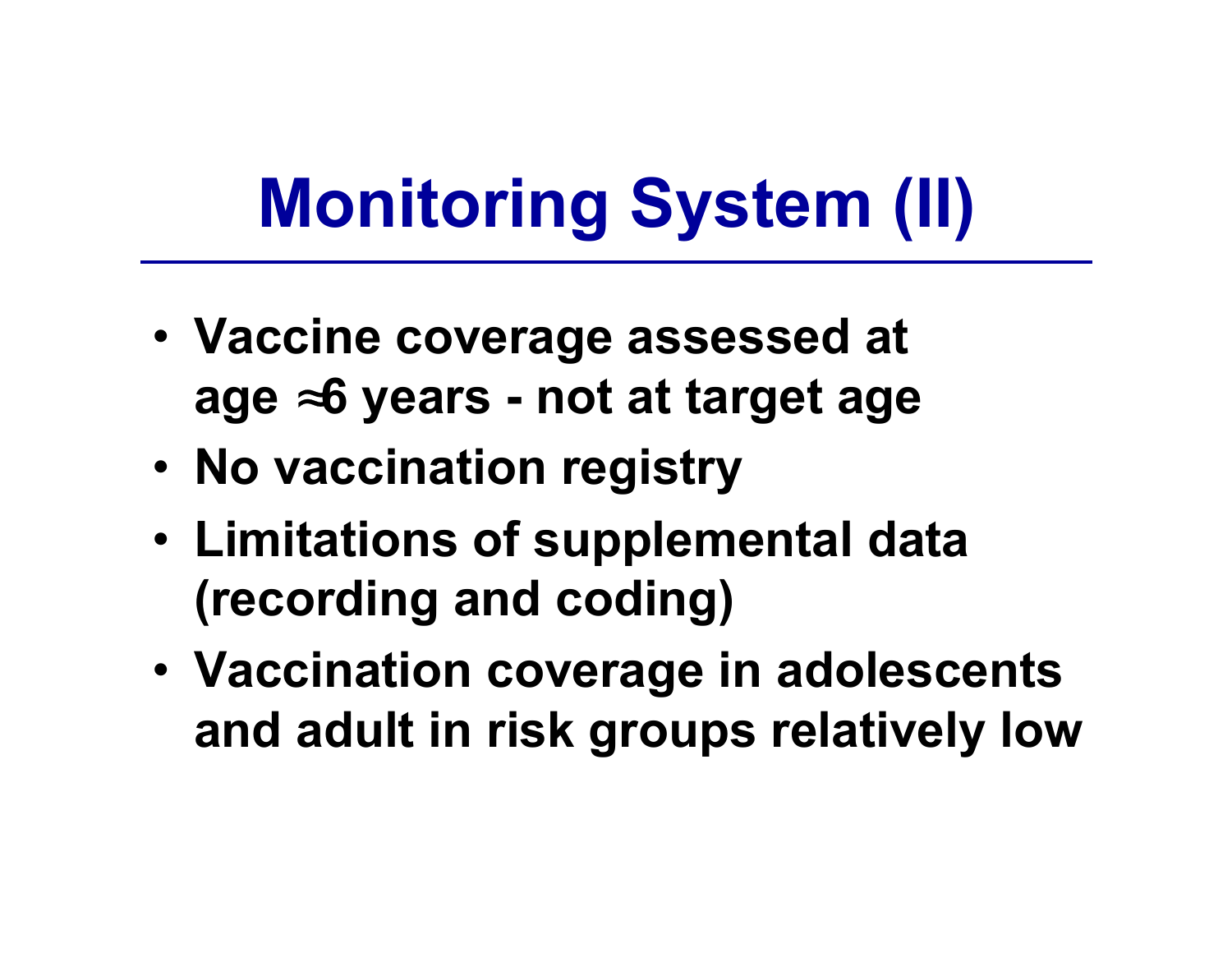## **Screening of Pregnant Women**

- **Universal program**
- •**80% compliance**
- **Vaccination and HB-IG for newborns**
	- –**follow-up**
	- –**family contacts/partners?**